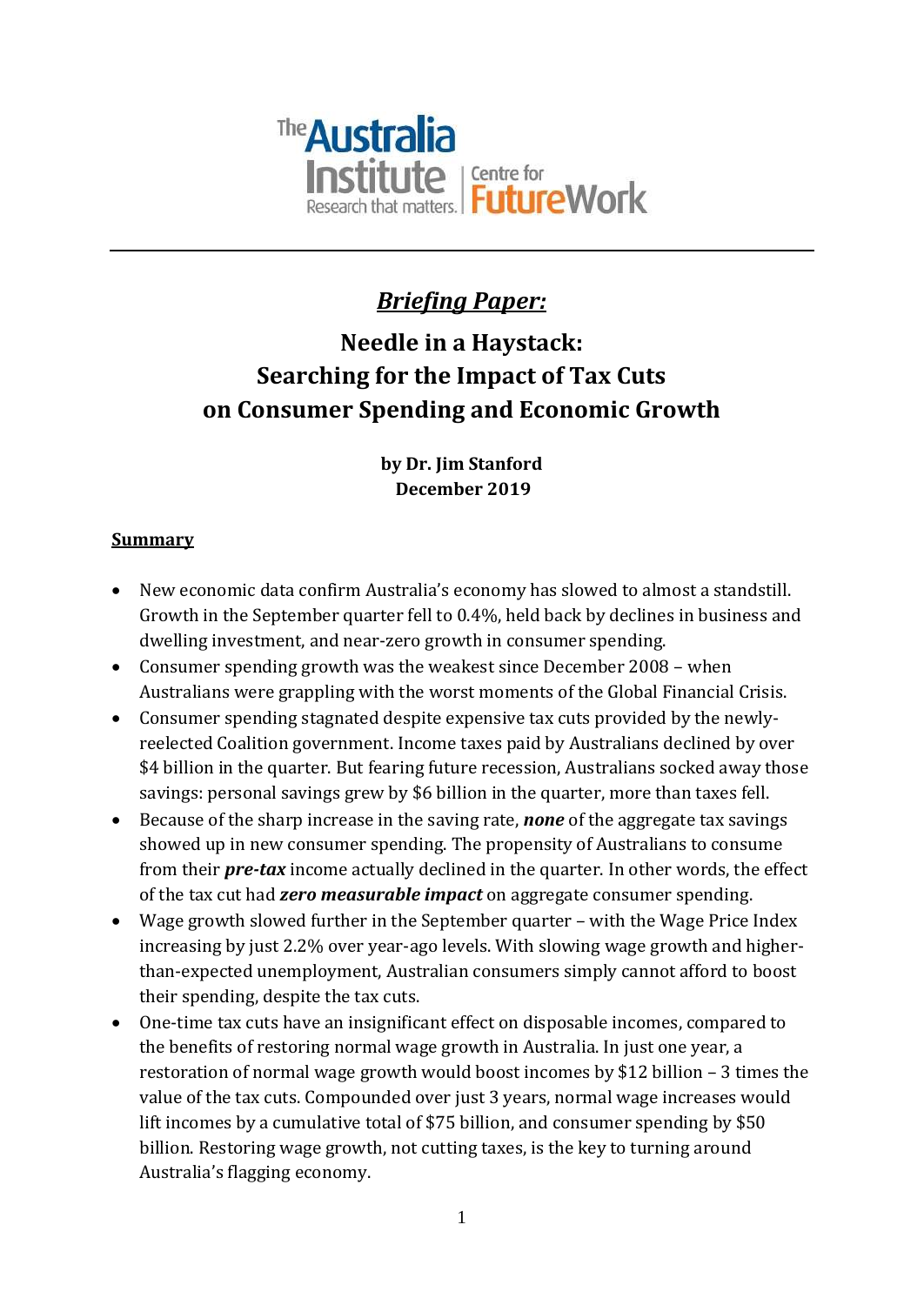#### **Introduction**

Economic data for the September quarter confirm that Australia's economy continues to barely inch along. Expansion in GDP slowed to 0.4% during the quarter. Continuing weakness was evident in falling business investment and dwelling construction. Consumer spending flagged to its slowest pace since December 2008 – eking out just a 0.1% increase in the quarter. Modest increases in government activity (both current services and capital investment) partly offset private sector weakness. A \$1 billion improvement in the quarterly trade balance was the only bright light in an otherwise pessimistic GDP report. But even that was a mixed blessing: the larger trade surplus reflected both higher exports and lower imports – the latter being another sign of weak domestic spending.

Household consumer spending accounts for 55% of total GDP. So while injections of business investment, government activity, and export demand critically shape the direction of the economy, the willingness and ability of working families to re-inject their earnings into the economy through consumer spending is essential to any sustainable economic expansion. Thus the stark slowdown in consumer spending in the September quarter is an especially ominous sign of things to come: it reflects profound weakness in consumer incomes and confidence today, and presages further stagnation in the future.

The deceleration of consumer spending in the September quarter occurred despite the advent of much-advertised personal income tax cuts introduced by the Commonwealth government to stimulate spending and economic activity. The tax cuts were passed by Parliament on 4 July, fulfilling the signature promise that the Coalition took to Australians in the May 2019 election. The government claimed that by allowing "hardworking Australians" to keep "more of their own money," the tax cuts would stimulate spending, labour force participation, and even wage growth.

The first part of the government's 10-year tax cut program involves an expanded nonrefundable tax offset, offered in varying amounts to individual taxpayers with incomes up to \$126,000 per year. The offset delivers up to \$1080 in tax savings for individual taxpayers (with the maximum received by those earning between \$48,000 and \$90,000 per year). But since the offset is non-refundable, it has little or no value to individuals with very low incomes (who pay little or no income tax in the first place). The government claimed that 4.5 million Australians would receive the full benefit of the expanded offset, while another 5.6 million would receive partial benefits. The government estimates that the expansion of this measure (compared to a smaller offset already included in its 2018-19 budget) will reduce federal revenues by \$15 billion over 4 years (or close to \$4 billion per year).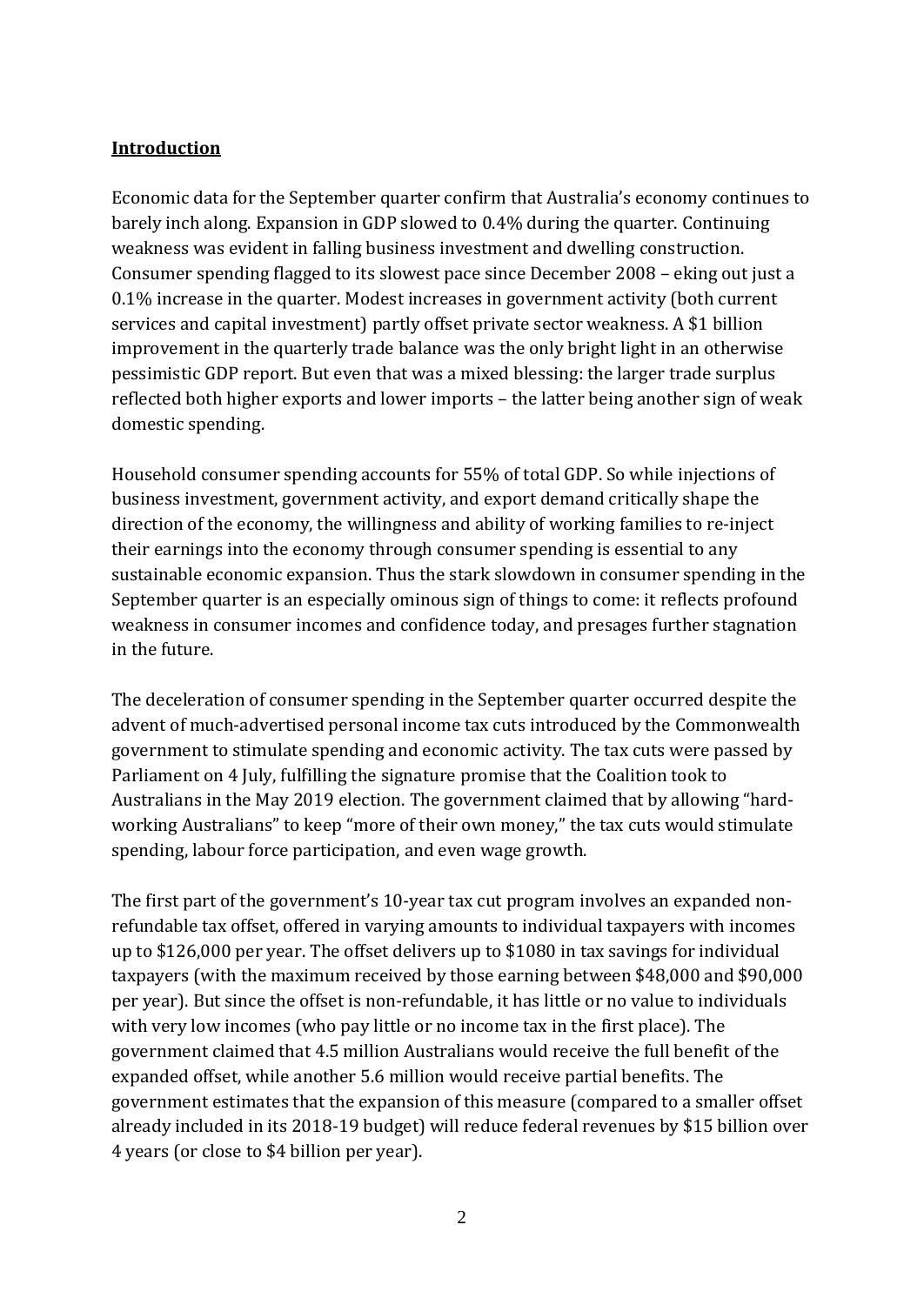Even though the measure was not passed by Parliament until early in the 2019-20 financial year, individuals could receive the offset as soon as they filed their 2018-19 income tax return. By front-loading these savings, the government hoped that an immediate stimulus would be provided to Australian consumers: fast-acting medicine for a worsening economic slowdown. Publicity generated by the new measure sparked great interest among Australians (AAP, 2019). Within days of Parliament passing the package, the ATO was flooded with phone calls inquiring as to how Australians could access their refunds (Khadem, 2019). Government leaders boasted that almost twice as many Australians filed their tax returns in the first weeks of July, lured by the promise of the offset (Bagshaw, 2019; Clench, 2019).

Given the stated rationale for this policy, and the seemingly intense interest it generated among Australian tax-filers, did the tax cut have any measurable impact on consumer spending? The release of economic data for the first quarter of the new financial year provides an opportunity to measure the impact of this strategy for stimulating spending and job-creation. The evidence is overwhelming that *the tax cut had zero incremental impact on consumer spending*. In aggregate, *consumers saved the full value of their tax savings* – and then some. Consumer spending declined in the quarter even relative to *pre-tax* incomes. The average household savings rate jumped dramatically, at exactly the point in time when the economy needs more spending, not more saving.

### **Evidence from the September Quarter**



# **Figure 1**

Source: Author's calculations from ABS Catalogue 5206.0, Table 2, s.a.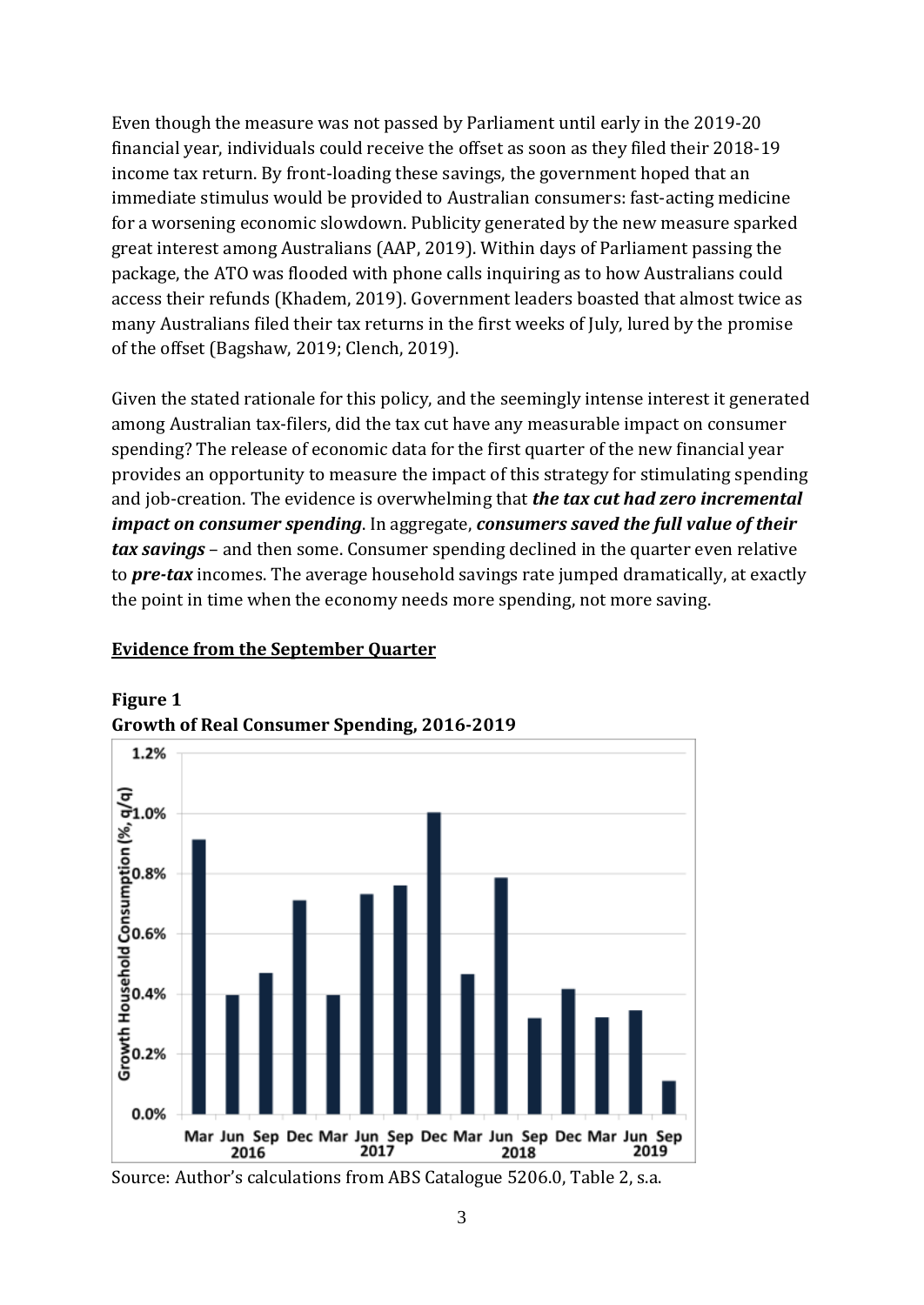Consumer spending slowed significantly in the September quarter, from the already weak pace demonstrated in the first months of 2019. Figure 1 illustrates the quarterly expansion in real (inflation-adjusted) consumer spending over the 2016-2019 period. The boost to consumer spending in this quarter (just 0.1%) was very weak, even relative to the slow pace of spending growth earlier in the year. In fact, September constituted the weakest performance for consumer spending since December 2008 – when shell-shocked Australian consumers sat on their wallets in the wake of dramatic headlines about the escalating global financial crisis.

The tax cuts did reduce income tax payments by Australians in the September quarter. Income tax payments by households declined by over \$4 billion compared to the June quarter, and by over \$1.5 billion compared to the previous September quarter.<sup>1</sup> As indicated in Figure 2, the average tax rate (expressed as a share of gross pre-tax income) declined by over a full percentage point. It should be noted that this reduction in average tax incidence for the quarter partly reflects the normal payout of year-end rebates, and will likely be partially reversed in coming months.



**Figure 2 Personal Income Tax Payments as Share of Gross Income**

Source: Author's calculations from ABS Catalogue 5206.0, Table 20, s.a.

1

<sup>&</sup>lt;sup>1</sup> Since the timing of income tax payments fluctuates over the year, year-over-year comparisons are more reliable than quarterly changes.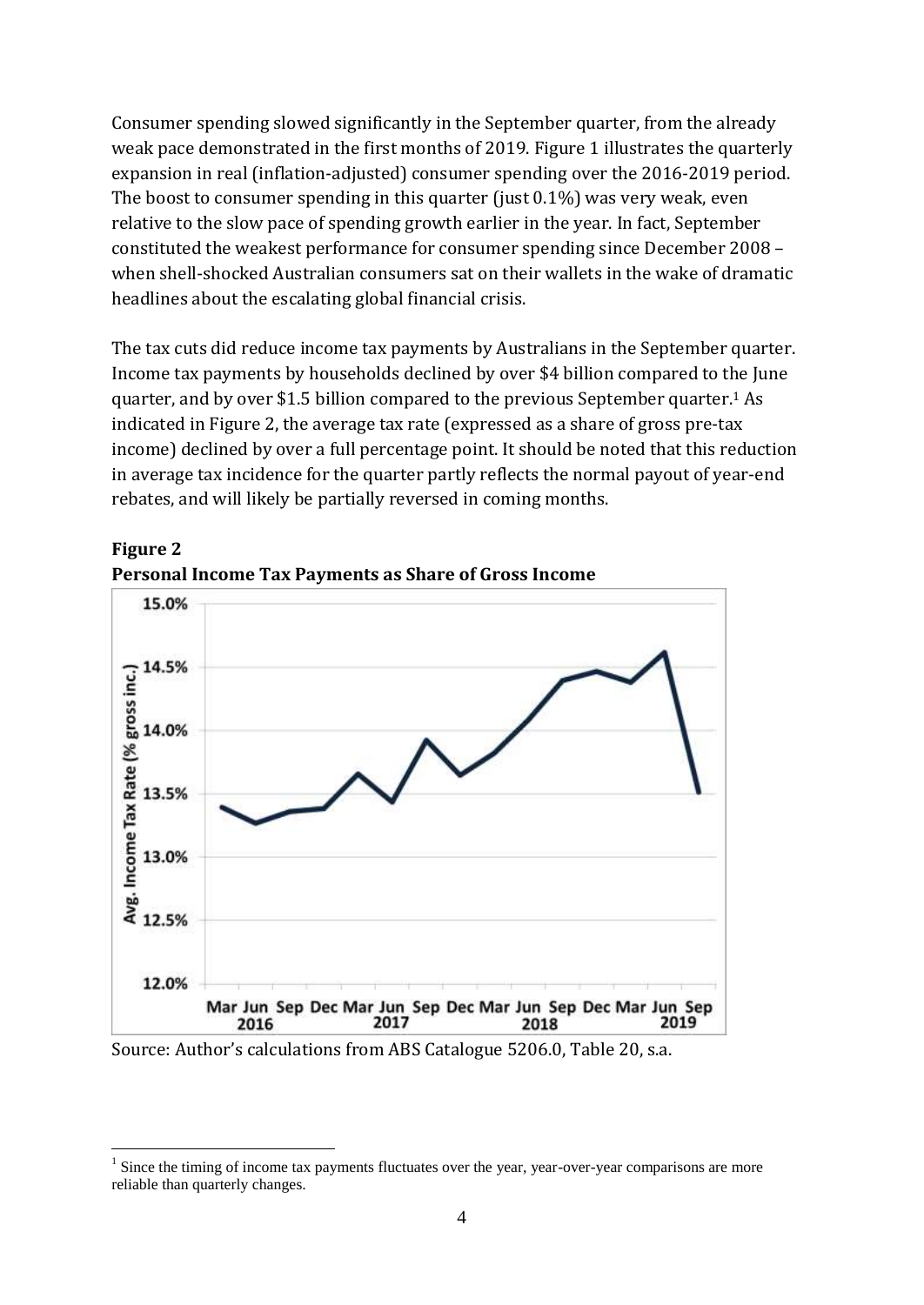However, *this reduction in tax payments did not translate into any visible increase in the willingness of consumers to spend*. In fact, measured as a share of their total pre-tax income, consumer spending *declined* slightly in the September quarter. In other words, not only did consumers save all of their tax savings – they actually reduced their aggregate spending propensity relative to levels before the tax cut was implemented. As shown in Figure 3, the average propensity of Australian households to spend out of pretax incomed declined in the September quarter, and remains well within the bounds of recent patterns. By this measure, the tax cut is completely invisible.



## **Figure 3 Average Propensity to Consume, 2016-2019**

Source: Author's calculations from ABS Catalogue 5206.0, Table 20, s.a.

Because the reduction in taxes increased consumers' disposable income (relative to what would have been generated at previous tax settings), but consumer spending did not respond accordingly, the observed propensity to save of Australian consumers increased sharply in the quarter. Household saving increased by over \$6 billion in the quarter – half-again more than the value of households' income tax savings. As indicated in Figure 4, the household saving rate (relative to disposable income) jumped by almost 2 full percentage points in the September quarter.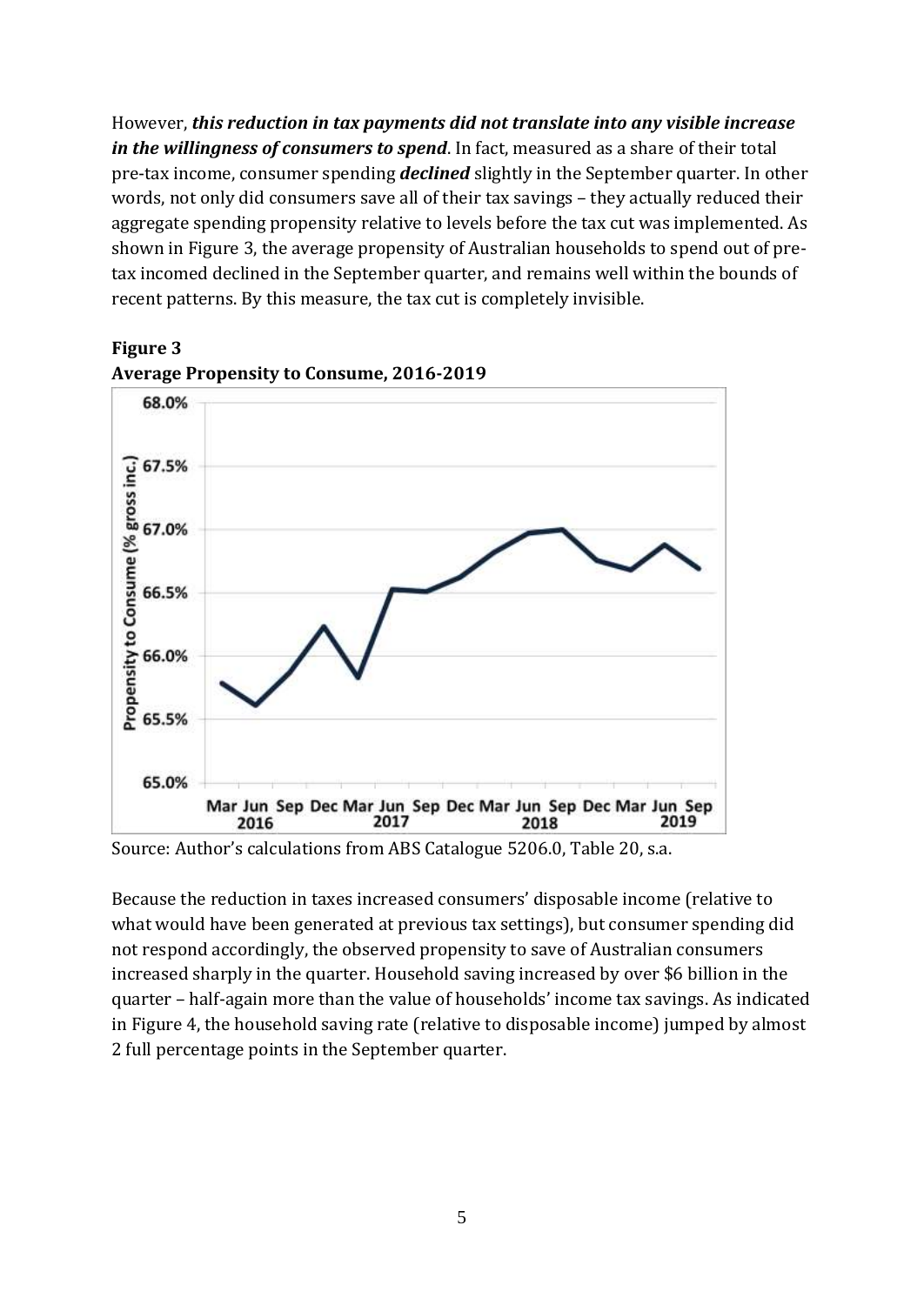**Figure 4 Household Saving Rate, 2016-2019**



Source: Author's calculations from ABS Catalogue 5206.0, Table 20, s.a.

At a moment of economic weakness, when both business and consumer attitudes are shifting negatively, there is an enormous risk that pessimistic expectations can become self-fulfilling. If consumers and businesses respond to uncertainty by reducing their own expenditures, and socking away money for a feared downturn, they can hasten the arrival of the downturn that they fear. Perversely, the federal government has actually encouraged this counter-productive reaction, with both the size of its tax cut, and its design. By arranging the tax reduction in the form of a one-time end-of-year offset, the government has actually encouraged consumers to set it aside. *Not a single dollar of the tax cut is visible, in aggregate, in new consumer spending***.**

Even before to the release of the September GDP statistics, other evidence was already pointing to continued stagnation in consumer spending, despite the promised boost that the tax cut was to have provided. For example, Figure 5 illustrates the year-over-year growth in retail spending, reported on a monthly basis by the ABS.<sup>2</sup> Since May of this year, retail sales have being growing (in nominal year-over-year terms) at around 2.5%. That's the weakest sustained pace of retail spending growth since 2011. And there is no sign at all of an acceleration of spending after the federal election, nor after the tax cuts were passed and the offsets began to be paid out.

<sup>1</sup> <sup>2</sup> Retail spending is a smaller category than the consumer spending reported in quarterly GDP statistics, because it excludes most services.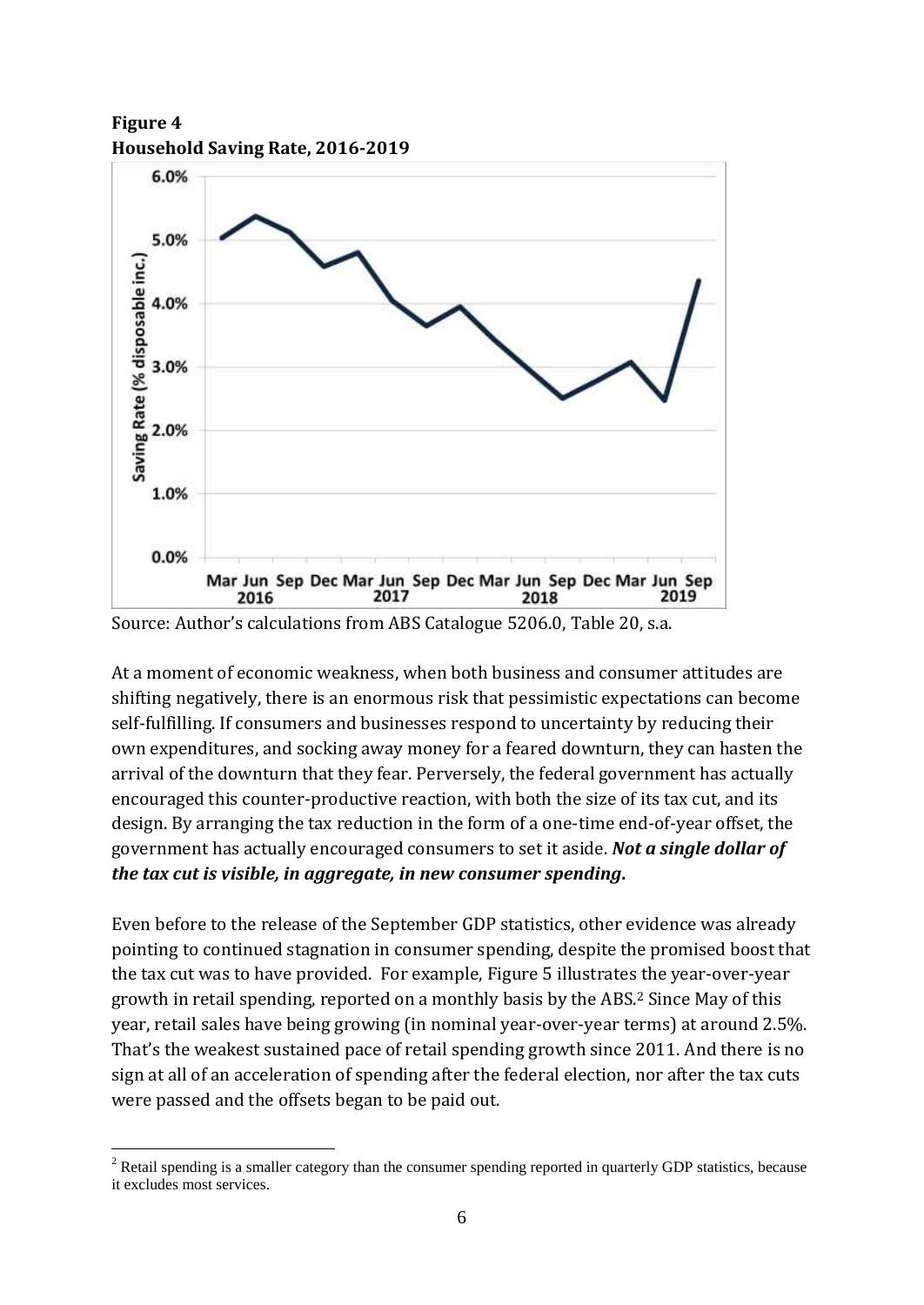

**Figure 5 Growth in Monthly Retail Spending, 2018-19**

Source: Author's calculations from ABS Catalogue 8501.0, s.a.



**Figure 6 Growth in Commonwealth GST Collections, 2018-2019**

Source: Author's calculations from Commonwealth Monthly Financial Statements.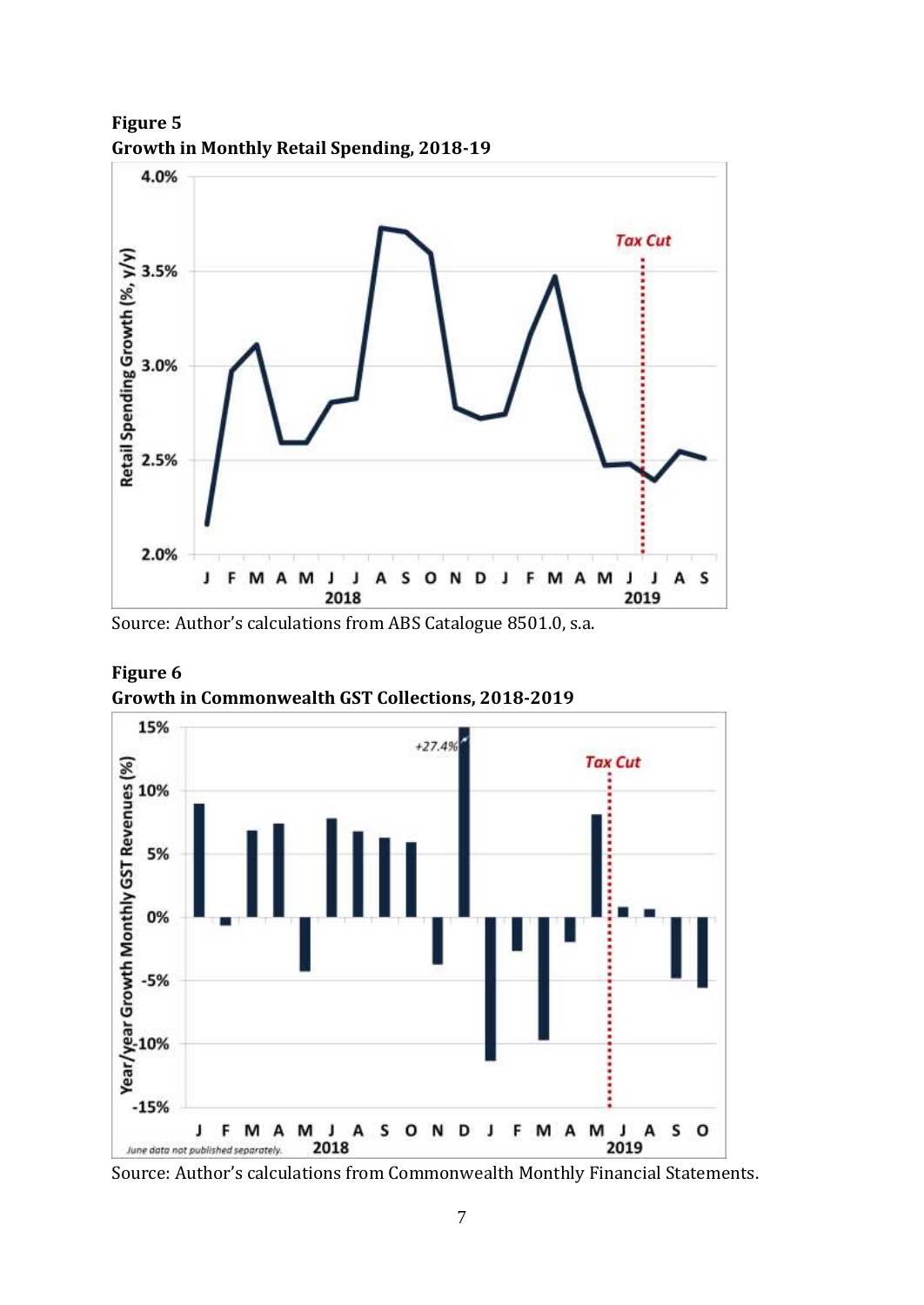Another timely source of data on trends in consumer spending is provided by the Commonwealth government's monthly financial reports. Those reports list monthly GST collections by the government, which depend directly on the strength of consumer spending. As indicated in Figure 6, for the fiscal year to date (July through October), the government's GST collections have actually declined (by over 2%). While monthly GST figures can fluctuate greatly (due to irregularities in the timing of retailer GST payments to the government3), the sustained weakness of GST revenues so far in this financial year clearly confirms that consumer spending is in the doldrums – and has not been lifted by the tax cuts.

#### **Explaining Weak Consumer Spending**

1

Ultimately, the tax offset that featured so prominently in the 2019 election, and was implemented quickly by the Coalition government upon its return to power, is unlikely to have any sustained impact on consumer spending (and hence on economic growth and job-creation), for several reasons. A one-time end-of-year rebate will not generally alter consumers' regular spending patterns. And when future economic conditions seem uncertain (as is the case at present), many consumers will save any unexpected cash they receive – rather than re-spending it. Moreover, tax cuts cannot compound year after year, unlike annual wage increases (which have an escalating, compounding effect on income). They may facilitate a modest one-time adjustment in the ratio of disposable to total income. But arithmetically they cannot generate ongoing improvements in annual incomes; for that, Australian workers need to receive regular, normal wage increases.

Indeed, to understand the deeper factors behind the weakness in Australian consumer spending, one need look no further than the continuing unprecedented weakness in Australian wages. Since 2013, nominal wages have been growing at around 2% per year – the slowest sustained pace since the end of the Second World War. That has barely kept up with the rise in consumer prices; real wages (and hence real living standards) have stagnated for several years. Despite repeated official government predictions that wage growth would quickly accelerate back to normal rates (such as the forecasts contained in its 2019-20 budget documents), wages have remained in the doldrums. In fact, during the September quarter, wages decelerated – with wage growth falling to 2.2% on a year-over-year basis. Hence the government's official wage forecast for the 2019-20 financial year (an important factor in its own revenue projections) is already proving unrealistic.

Table 1 summarises the major assumptions made in the 2019-20 budget regarding consumer spending, and the labour market outcomes that are key influences on

<sup>&</sup>lt;sup>3</sup> The large year-over-year swings in GST revenues for December 2018 and January 2019 reflect such a timing irregularity, with earlier-than-normal receipts in December pushing up year-over-year growth – but then causing a year-over-year decline in the subsequent month.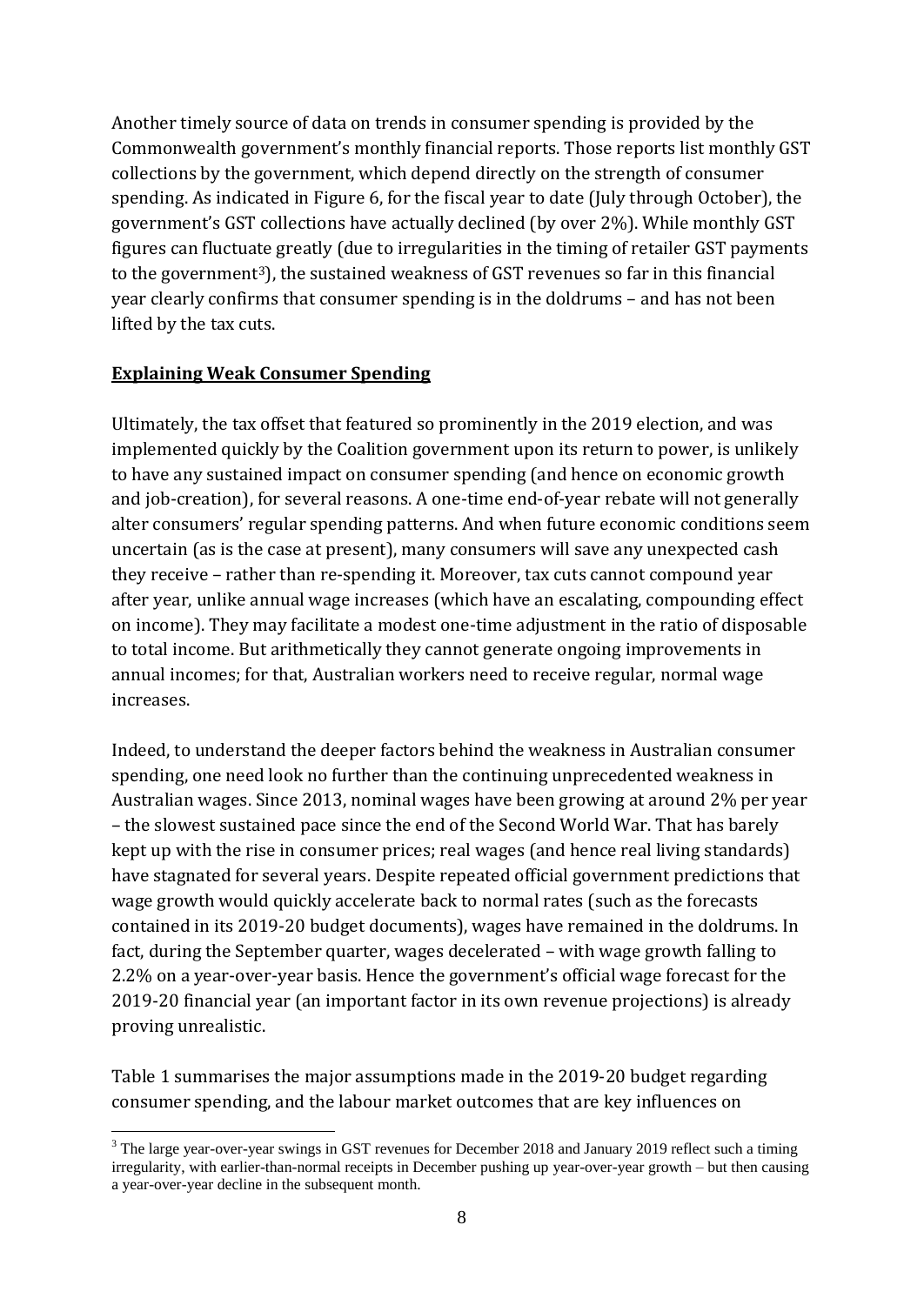consumer spending. Unemployment has been higher than the government projected, and wages (measured by the ABS's Wage Price Index) have been growing more slowly. There are not enough jobs for the unemployed and underemployed Australians who want to work – and incomes for those who have work are growing too slowly. Until these problems are resolved, consumer spending will remain very weak, and that will hold back the prospects for the overall economy.

| <b>Table 1</b><br><b>Assumptions and Reality</b><br><b>Commonwealth Budget Forecasts</b><br>(% change, year over year) |                        |                            |
|------------------------------------------------------------------------------------------------------------------------|------------------------|----------------------------|
|                                                                                                                        | <b>Budget Forecast</b> | Sept. Quarter <sup>1</sup> |
| <b>Consumer Spending (real)</b>                                                                                        | 2.75%                  | 1.20%                      |
| <b>Consumer Spending (nominal)</b>                                                                                     | 4.75% <sup>2</sup>     | 3.13%                      |
| <b>Wage Price Index</b>                                                                                                | 2.75%                  | 2.23%                      |
| <b>Unemployment Rate</b>                                                                                               | 5.0%                   | 5.3%                       |
| Source: Author's calculations from Dept. of Treasury (2019) and ABS Catalogues 5206.0,<br>(0.0000, 1.0000)             |                        |                            |

6202.0, and 6345.0. 1. Year over year growth.

<u>.</u>

2. Consumer spending subject to GST.

To spend more on goods and services, Australian workers need to be receiving more income. Until wages start to grow at normal rates, one-time tax adjustments cannot possibly support the sustained spending power that the economy needs. To give a numerical example, Australian workers earn \$825 billion in wages and salaries each year. At present wages are growing about 1.5 percentage points more slowly than was typical prior to the 2013 slowdown. <sup>4</sup> That 1.5% wage shortfall drains over \$12 billion from pre-tax incomes in a single year – 3 times the value of the government's tax cut (none of which translated into increased consumer spending, anyway). Worse yet, every year that weak growth persists, the loss of potential income compounds – since reduced wage increases are applied, each successive year, to a lower starting point. Over 3 years, for example, today's sub-par wage growth reduces pre-tax incomes by a cumulative total of over \$75 billion. At average spending propensities, that reduces consumer spending by over \$50 billion.

In that context, a one-time package of tax offsets is truly a needle in a haystack. Strengthening wages, to underpin a genuine and sustainable increase in consumer spending, requires urgent measures to address the wages crisis – not token tax cuts.

<sup>&</sup>lt;sup>4</sup> Wage growth averaged around 3.75% over the 2000-2013 period, compared to 2.25% at present.